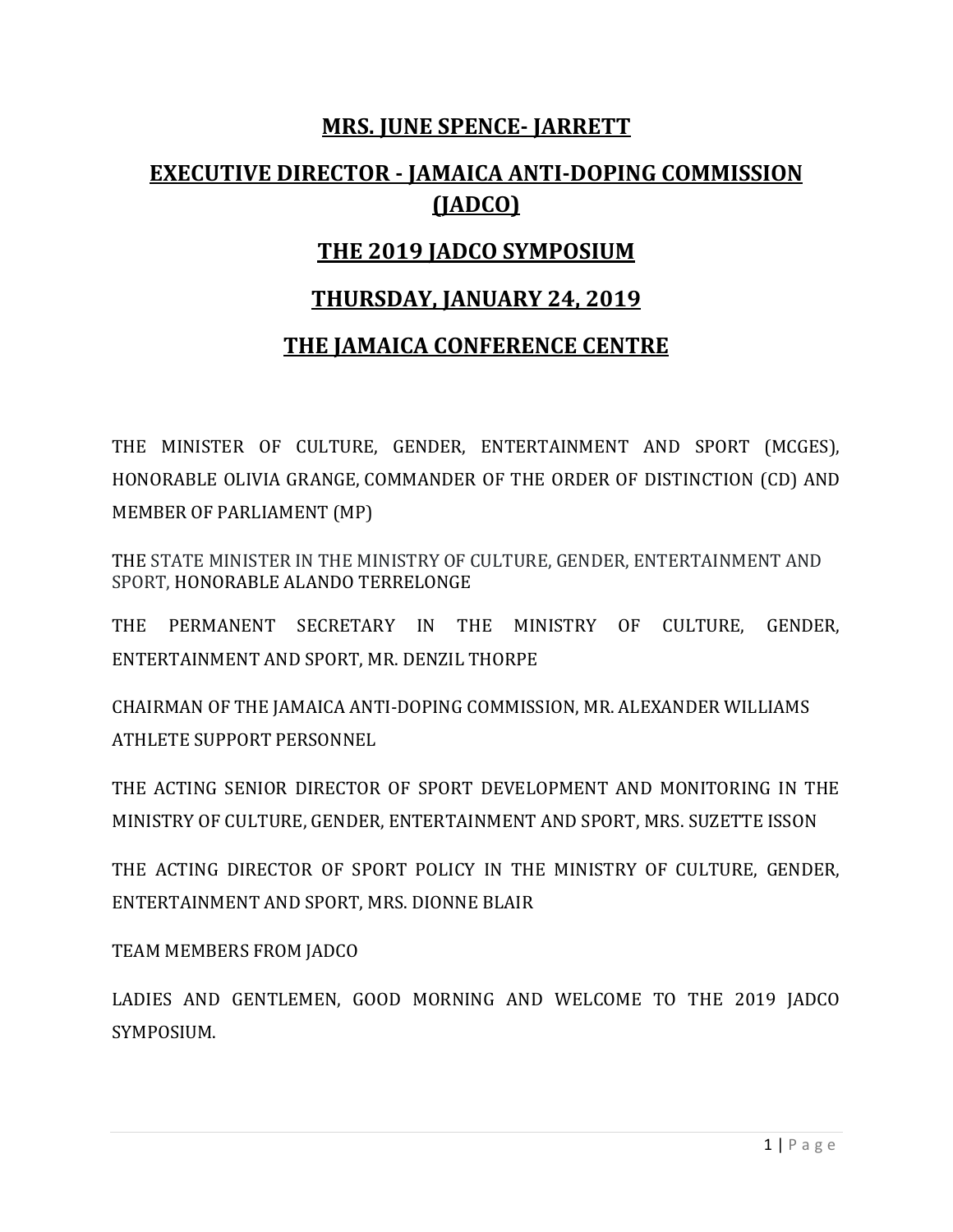# **"TRUST IS THE MOST IMPORTANT PART OF A RELATIONSHIP, CLOSELY FOLLOWED BY COMMUNICATION. I THINK THAT IF YOU HAVE THOSE TWO THINGS, EVERYTHING ELSE FALLS INTO PLACE."**

THIS REFLECTS JADCO'S MANDATE AS WE ARE CURRENTLY FOCUSING ON BUILDING AND MAINTAINING RELATIONSHIPS WITH OUR KEY STAKEHOLDERS, IN AN EFFORT TO KEEP SPORT CLEAN. OUR ATHLETE SUPPORT PERSONNEL SHOULD TRUST THE COMMISSION ENOUGH TO COMMUNICATE, IN DOING SO EVERYTHING WILL FALL INTO PLACE AND THIS WILL PLAY A CRUCIAL ROLE IN MAINTAINING FAIR PLAY IN SPORT.

THE JAMAICA ANTI-DOPING COMMISSION WAS ESTABLISHED BY THE GOVERNMENT OF JAMAICA IN 2008 TO EXECUTE THE NATIONAL ANTI-DOPING PROGRAMME, IN ACCORDANCE WITH THE STANDARDS STIPULATED BY THE INTERNATIONAL GOVERNING BODY, THE WORLD ANTI-DOPING AGENCY (WADA). JADCO IS RESPONSIBLE FOR ENSURING THAT ALL ATHLETES COMPLY WITH THE WORLD ANTI-DOPING CODE, WHICH IS THE DOCUMENT THAT HARMONISES REGULATIONS REGARDING ANTI-DOPING ACROSS ALL SPORT AND ALL COUNTRIES OF THE WORLD.

THE MAIN FUNCTIONS OF JADCO INCLUDE:

- THE DETERRENCE OF DOPING THROUGH COMMUNICATION AND EDUCATION INITIATIVES
- THE DETECTION OF DOPING THROUGH TESTING ACTIVITIES AND INVESTIGATIONS
- THE ENFORCEMENT OF ANTI-DOPING RULES, BY PRESENTING CASES OF POSSIBLE ANTI-DOPING RULE VIOLATIONS (ADRVS) TO THE INDEPENDENT ANTI-DOPING DISCIPLINARY PANEL.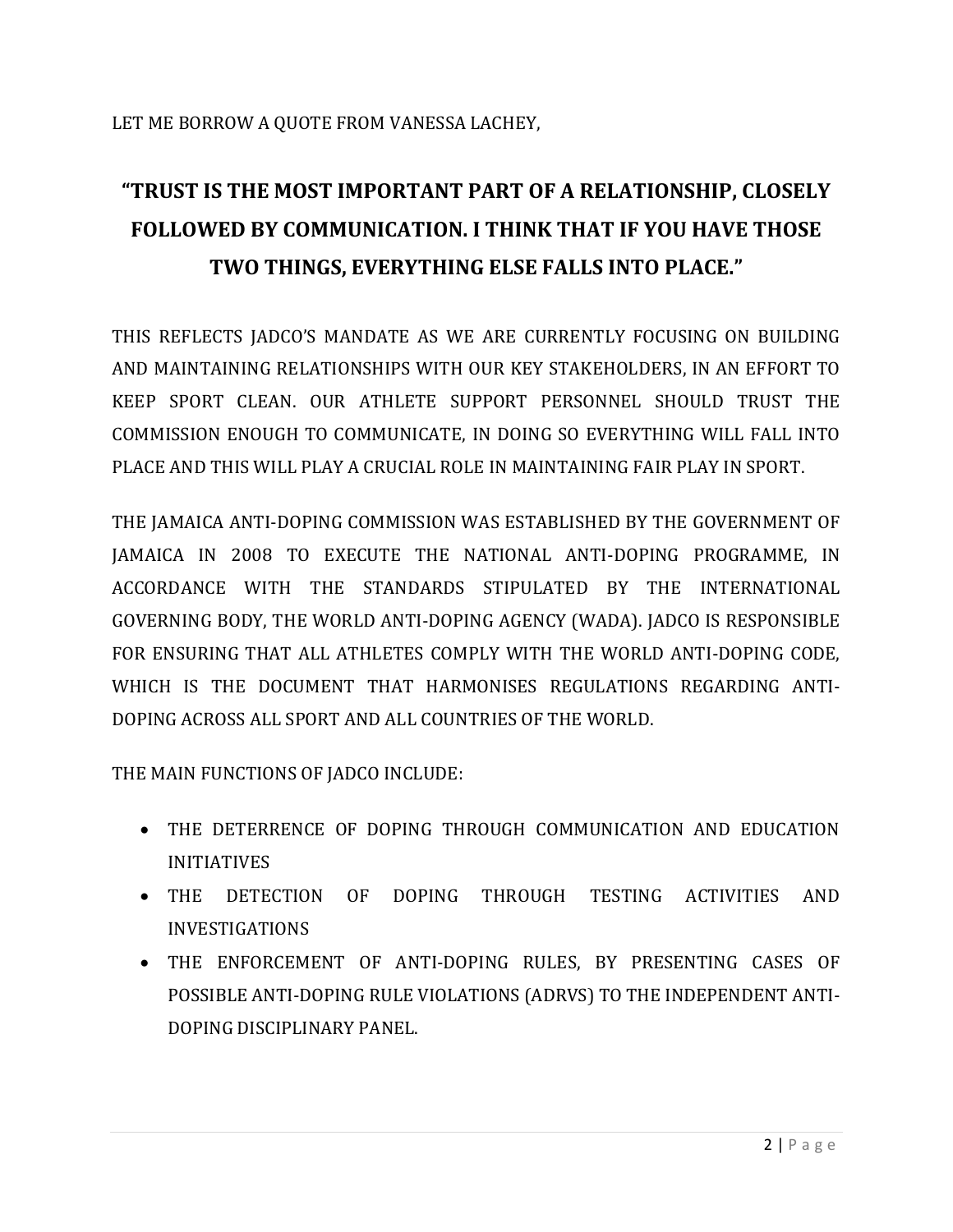SINCE JANUARY 2015, THE COMMISSION HAS INCLUDED THE JADCO SYPMPOSIUM ON ITS CALENDAR ANNUALLY; WE USE THIS PLATFORM TO COMMUNICATE WITH ATHLETE SUPPORT PERSONNEL, WHO ARE OUR IMPORTANT STAKEHOLDERS IN THE FIGHT AGAINST DOPING IN SPORT.

SUPPORT PERSONNEL, THIS SYMPOSIUM IS SPECIALLY DESIGNED WITH YOU IN MIND FOR US TO ENGAGE IN DIALOGUE. SO, FEEL FREE TO SHARE YOUR THOUGHTS AND CONCERNS.

OVER THE YEARS WE HAVE DELVED INTO SEVERAL ASPECTS OF THE ANTI-DOPING PROGRAMME AND THIS YEAR'S SYMPOSIUM WILL FOCUS ON IMPROVING THE RELATIONSHIP WE SHARE.

IT WAS CARL W. BUECHNER WHO POSITS,

# **"THEY MAY FORGET WHAT YOU SAID, BUT THEY WILL NEVER FORGET HOW YOU MADE THEM FEEL."**

ON THAT NOTE, LET ME EXTEND WELCOME TO OUR SPECIALLY INVITED GUESTS:

- HONORABLE ALANDO TERRELONGE, STATE MINISTER IN THE MINISTRY OF CULTURE, GENDER, ENTERTAINMENT AND SPORT
- MR. DENZIL THORPE, PERMANENT SECRETARY IN THE MINISTRY OF CULTURE, GENDER, ENTERTAINMENT AND SPORT
- MRS. SUZETTE ISSON, ACTING SENIOR DIRECTOR OF SPORT DEVELOPMENT AND MONITORING IN THE MINISTER OF CULTURE, GENDER, ENTERTAINMENT AND SPORT
- MRS. DIONNE BLAIR, ACTING DIRECTOR OF SPORT POLICY IN THE MINISTRY OF CULTURE, GENDER, ENTERTAINMENT AND SPORT,
- MR. ALEXANDER WILLIAMS, CHAIRMAN OF JADCO
- MEMBERS OF THE JADCO BOARD OF DIRECTORS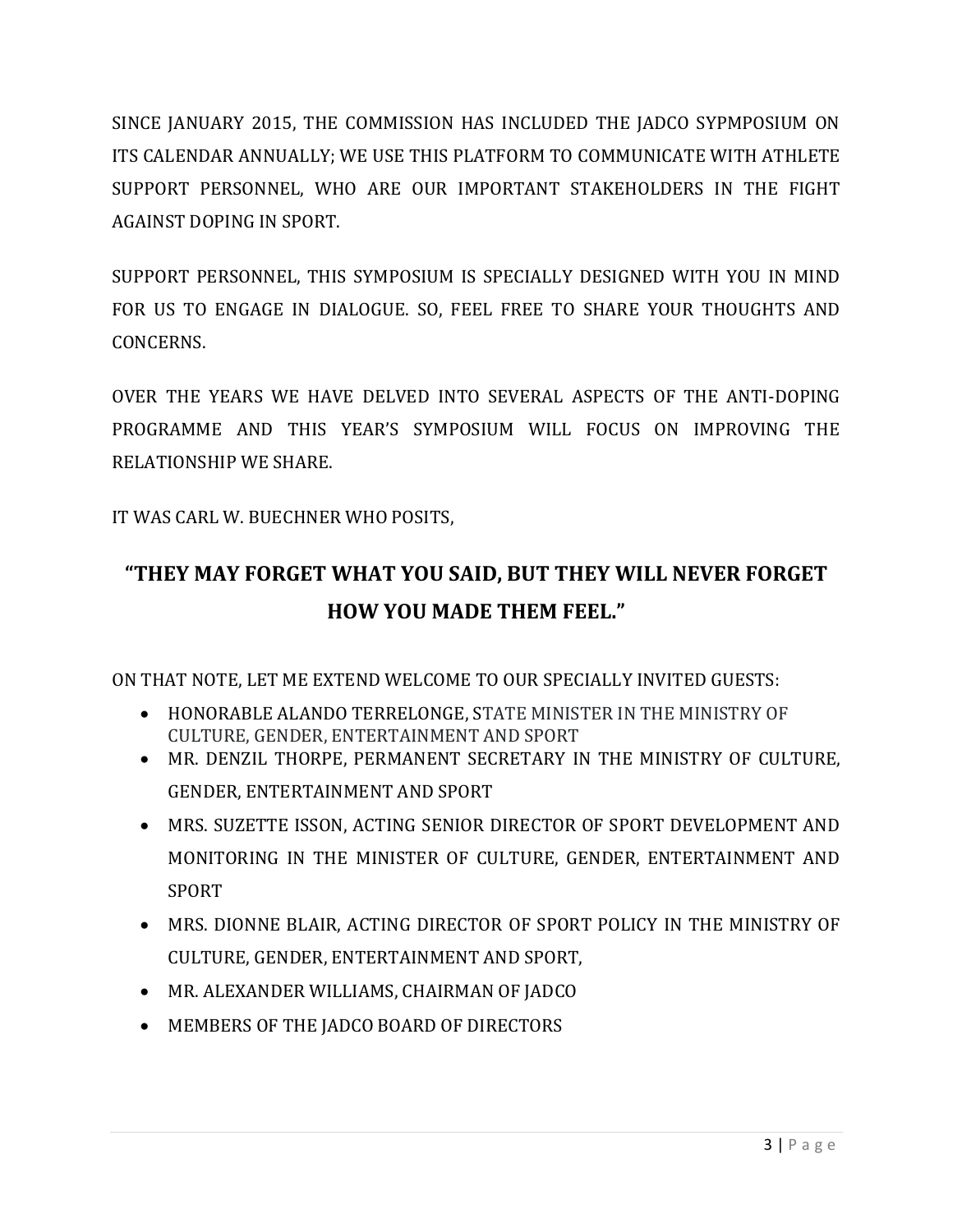#### **TO OUR ESTEEMED SPORTING FEDERATIONS AND ASSOCIATIONS:**

- REPRESENTATIVES OF THE JAMAICA PARALYMPIC ASSOCIATION
- REPRESENTATIVES OF THE JAMAICA DARTS ASSOCIATION
- REPRESENTATIVES OF THE JAMAICA VOLLEYBALL ASSOCIATION
- REPRESENTATIVES OF THE WEST INDIES PLAYERS' ASSOCIATION
- REPRESENTATIVES OF THE JAMAICA BASKETBALL ASSOCIATION
- REPRESENTATIVES OF THE JAMAICA RUGBY FOOTBALL UNION
- REPRESENTATIVESOF THE JAMAICA TAE-KWONDO ACADEMY/FEDERATION
- REPRESENTATIVES OF THE JAMAICA HOCKEY FEDERATION
- REPRESENTATIVES OF THE JAMAICA BOBSLEIGH & SKELETON FEDERATION
- REPRESENTATIVES FROM TERTIARY INSTITUTIONS
- REPRESENTATIVES FROM SECONDARY SCHOOLS ACROSS THE ISLAND
- MANAGERS, COACHES AND KEY ADMINISTRATIVE STAFF

#### **TO OUR PROFESSIONAL GROUPS:**

- REPRESENTATIVES FROM THE JAMAICA OLYMPIC ASSOCIATION
- **REPRESENTATIVE FROM THE NATIONAL COUNCIL ON DRUG ABUSE**
- REPRESENTATIVES FROM THE NURSES ASSOCIATION OF JAMAICA
- REPRESENTATIVES FROM THE PHARMACEUTICAL SOCIETY OF JAMAICA
- REPRESENTATIVES FROM THE JAMAICA MEDICAL DOCTORS' ASSOCIATION
- REPRESENTATIVES FROM THE JAMAICA ATHLETICS ADMINISTRATIVE ASSOCIATION

LADIES AND GENTLEMEN LET ME PUT THE ICING ON THE CAKE,

## **OUR KEYNOTE SPEAKER, THE HONORABLE OLIVIA "BABSY" GRANGE, CD, MP, MINISTER OF CULTURE, GENDER, ENTERTAINMENT AND SPORT (MCGES)**

WE WELCOME YOU TO THE FIFTH ANNUAL JADCO SYMPOSIUM.